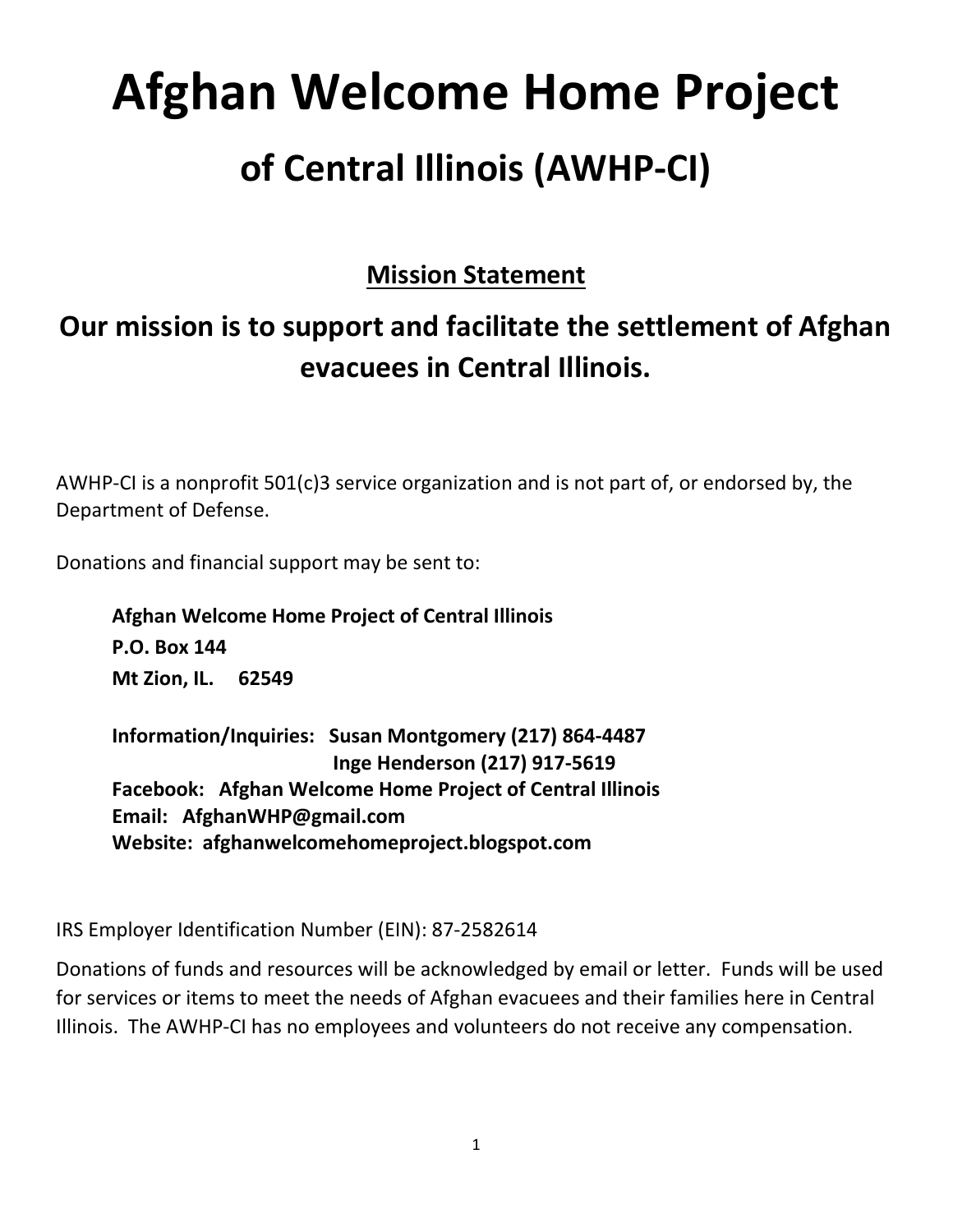## Sponsoring the Afghan Families:

We are seeking organizations, families and individuals who will financially, physically, and emotionally assist Afghan evacuees.

- 1) Sponsors will meet their Afghan family upon arrival.
- 2) Sponsors will assist their family in adjusting to life in the United States.
- 3) Sponsors will mentor their family until they become self-sufficient.

The following are items needed upon the family's arrival:

- 1. Housing for a family of  $4 8$  people ready for occupancy the day of their arrival
- 2. Communication SIM card to activate their cell phone here, internet, computer
- 3. Transportation to stores, medical needs, government offices, etc
- 4. Employment someone who will guide them to employment opportunities
- 5. Emotional comfort a smile, a new stuffed animal for a displaced child to hug
- 6. Food basic groceries ready for use at the time of their arrival Some staples include: lentils, beans, rice, nuts, raisins, dates, fresh fruits, fresh vegetables (tomatoes, carrots, onions, garlic, eggplant, cucumbers), flat bread, pita bread, plain yogurt, eggs, salt, pepper, spices (cumin, cardamom, cinnamon, turmeric), parsley, sugar, flour, cookies, candy, black tea, green tea MEAT – All Islamic Afghans do not eat pork. Some Islamic Afghans will only eat halal meat, which is meat that has been slaughtered in accordance with Islamic religious laws

\*\*Check with your Afghan family before purchasing meat products\*\*

Stores in Central Illinois which sell halal meat:

- World Harvest International & Gourmet Foods 306 W. Springfield Ave, Urbana, IL 61801
- $\triangleright$  Signature India Groceries 115 Krispy Kreme Dr. STE 5, Bloomington, IL 61704
- **7. Representative** each sponsor will need to provide a representative to serve on the Afghan Welcome Home Project committee. Communication will be critical for success.